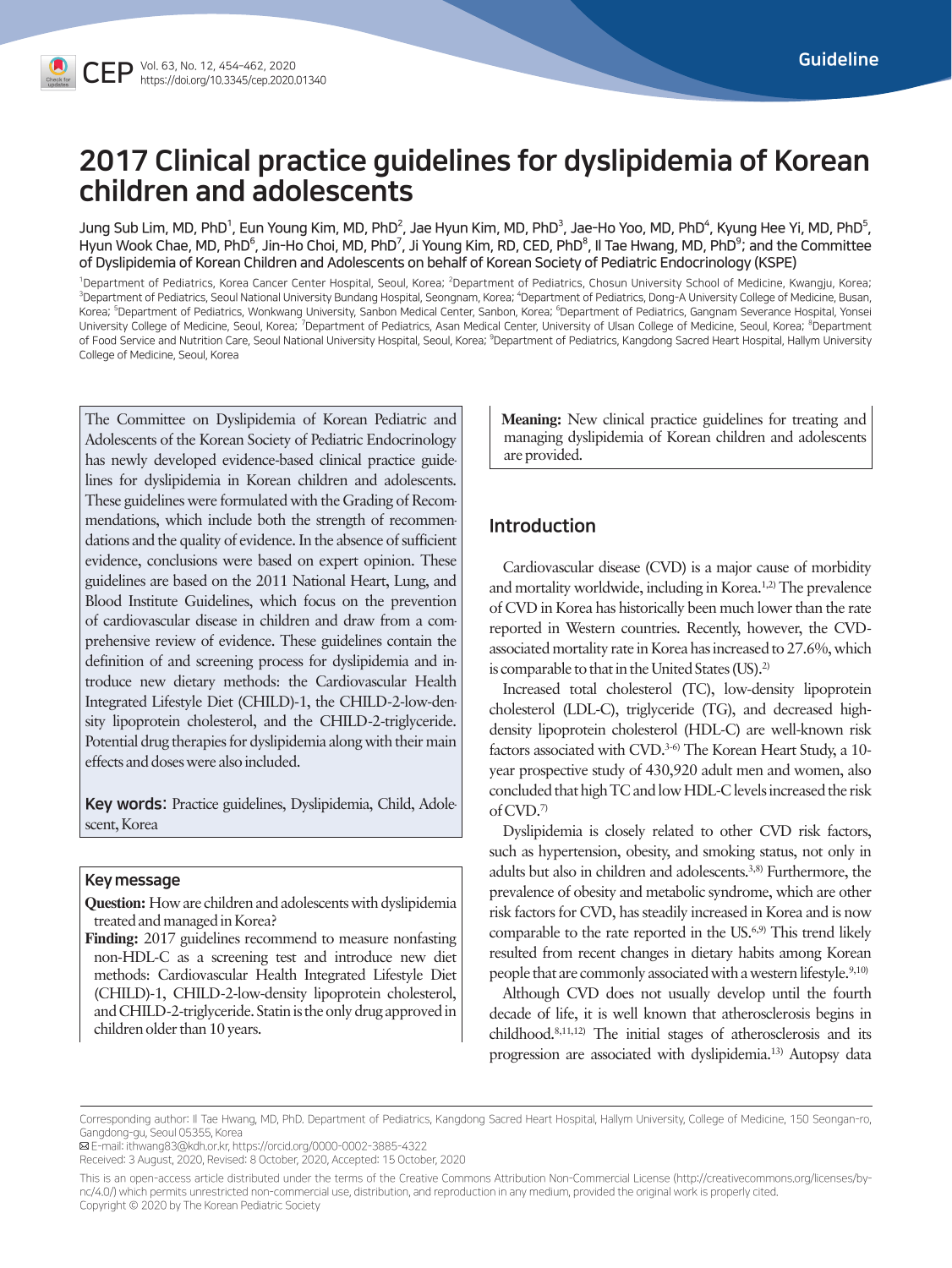from the Pathobiological Determinants of Atherosclerosis in Youth Study showed a strong correlation between high cholesterol and the development of fatty streaks and fibrous plaques in coronary vasculature at an early age.14) In the Bogalusa Heart Study, the extent of fatty streaks and fibrous plaques increased with age and was correlated with antecedent serum TG, veryhigh LDL-C, and obesity.<sup>3)</sup>

Among Korean children and adolescents aged 10–19 years, 20% had at least one type of dyslipidemia.15) The prevalence of hypercholesterolemia, high LDL-C, high TG, and low HDL-C concentrations among Korean children and adolescents was 6.5%, 4.7%, 10.1%, and 11.9%, respectively.16) The rate of dyslipidemia in Korean obese adolescents has been reported as 56.1%.15)

Early recognition of and intervention for dyslipidemia in Korean children and adolescents is important for preventing CVD later in life. In this context, the Committee on Pediatric Dyslipidemia of the Korean Society of Pediatric Endocrinology (KSPE) has recently developed evidence-based clinical practice guidelines to treat dyslipidemia in Korean children and adolescents.

# Definition of dyslipidemia

Several studies, such as the Lipid Research Clinics Prevalence Study and the National Health and Nutrition Examination Survey, have shown that there are sexual, racial, and ethnic differences in lipid profiles and also in the overall prevalence of dyslipidemia.17,18) The mean and 50th percentiles for TC, LDL-C, non-HDL-C, TG, and HDL-C were similar between Koreans and Caucasians from the US.17,18) According to the Korea National Health and Nutrition Examination Survey IV (2007–2009), the 95th percentiles for TC and LDL-C and the 10th percentile for HDL-C in Korean children and adolescents aged 10–18.9 years were 203 mg/dL, 129 mg/dL, and 38 mg/dL, respectively. The 90th and 95th percentiles for TG concentrations were 150 and 185 mg/dL, respectively. In addition, a non-HDL-C of 145 mg/dL

| Table 1. Definition of dyslipidemia in children and adolescents |
|-----------------------------------------------------------------|
|-----------------------------------------------------------------|

| Variable                  | Acceptable | Borderline <sup>a)</sup> | Abnormal <sup>b)</sup> |
|---------------------------|------------|--------------------------|------------------------|
| Total cholesterol (mg/dL) | < 170      | 170-199                  | $\geq$ 200             |
| LDL-C (mg/dL)             | < 110      | 110-129                  | $\geq 130$             |
| Non-HDL-C (mg/dL)         | < 120      | 120-144                  | ≥145                   |
| Triglyceride (mg/dL)      |            |                          |                        |
| 0-9 years                 | < 75       | 75-99                    | ≥100                   |
| $10-19$ years             | < 90       | $90 - 129$               | ≥130                   |
| HDL-C (mg/dL)             | >45        | $40 - 45$                | $<$ 40                 |

LDL-C, low-density lipoprotein cholesterol; Non-HDL-C, non–high-density lipoprotein cholesterol; HDL-C, high-density lipoprotein.

a)Borderline values of total cholesterol and LDL-C represent the 75th-95th percentile. b)Abnormal values of total cholesterol and LDL-C represent the 95th percentile, except for HDL-C which represents the 10th percentile.<sup>16)</sup> Adapted from National Heart, Lung, and Blood Institute 2011.<sup>20)</sup> Non-HDL-C=TC–HDL-C.

corresponds to approximately the 90th to 95th percentiles.<sup>15,19</sup>

The Committee of Clinical Practice Guidelines of the KSPE decided to adopt the National Heart Lung and Blood Institute (NHBLI) 2011 guidelines for dyslipidemia to prevent adulthood CVD by lifestyle modification or medical intervention.20) The cutoff levels for serum lipid levels to diagnose dyslipidemia in Korean children and adolescents are listed and defined in Table 1.

There have been controversies in the optimum TG cutoff level. Because carbohydrates make up a major part of the Korean traditional diet, some researchers have insisted that a higher TG concentration of 150 mg/dL, which corresponds to the 90th percentile of Korean adolescents, is more appropriate in defining dyslipidemia.15) However, recent studies have shown that the consumption of simple sugars, fructose, and alcohol is a main factor that increases TG levels.21,22) Furthermore, because TG is the main target of lifestyle modification in dyslipidemia, we decided to define hypertriglyceridemia as a TG concentration > 130 mg/dL. For Korean children younger than 10 years of age, further studies will be required to determine more appropriate reference and cutoff points for dyslipidemia.

According to the cutoff points of the NHBLI guidelines, 19.7% of Korean children and adolescents from 10–18 years of age had at least one abnormal lipid concentration.15) The prevalence of hypercholesterolemia, high LDL-C, high TG, and low HDL-C (<40 mg/dL) was 6.5% (5.8% in males, 7.4% in females), 4.7% (4.1% in males, 5.5% in females), 10.1% (9.8% in males, 10.3% in females), and 11.9% (14.5% in males, 9.5% in females), respectively.15,16) The prevalence of dyslipidemia was 20.7%, 39.6%, and 56.1% for boys (and 24.5%, 36.6%, and 53.1% for girls) who were normal weight, overweight, and obese, respectively.16)

## Screening recommendations

Screening for lipids in children is based on the rationale that early identification and control of pediatric dyslipidemia will reduce the risk and severity of CVD in adulthood. Therefore, the Committee of Clinical Practice Guidelines of KSPE recommends "universal screening." Universal screening in this guideline might be performed to detect those with undiagnosed heterozygous familial hypercholesterolemia who would require more intensive treatment, possibly including pharmacological therapy.20,23) In contrast, targeted screening based on family history of CVD or hypercholesterolemia fails to detect a substantial number (from 30%–60%) of children with elevated lipid levels.24) Almost 51% of untreated children with dyslipidemia will go on to develop clinical CVD by 50 years of age, and 5% do so by 30 years of age. $25$ 

Universal lipid screening should be performed with the measurement of nonfasting non-HDL-C in all children aged 9–11 and 17–21 years. Non-HDL-C is calculated as follows: non-HDL-C=TC–HDL-C. Non-HDL-C includes all cholesterol types present in lipoprotein particles (LDL-C, lipoprotein(a),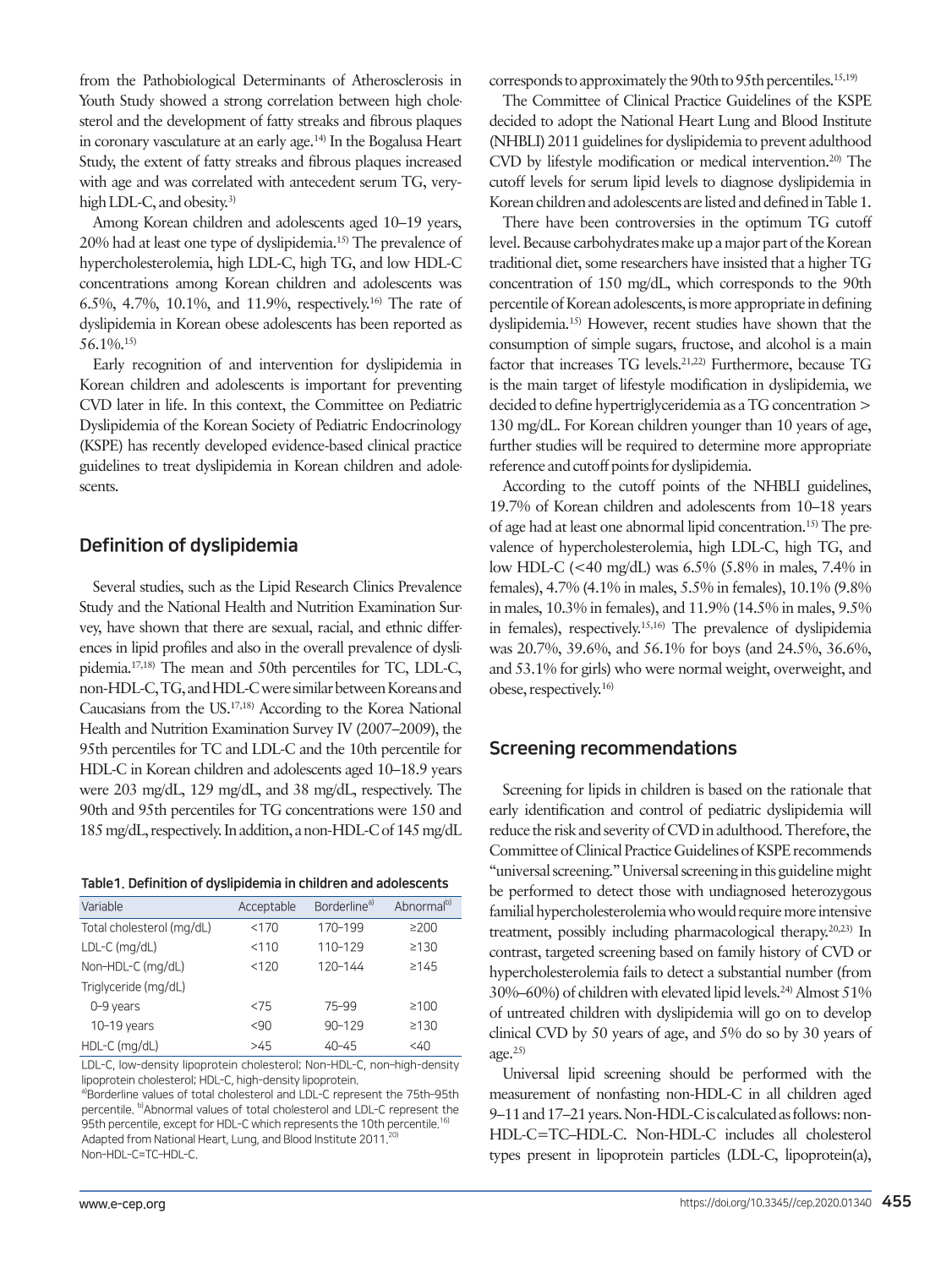intermediate density lipoprotein, and very-low-density lipoprotein) that are considered atherogenic. Therefore, non-HDL-C is a better independent predictor of CVD than LDL-C and is also as good a predictor of future adulthood dyslipidemia that can replace LDL-C.<sup>26-28)</sup> If non-HDL-C is  $>145$  mg/dL, 2 additional fasting lipid panels (at least 2 weeks but no more than 12 weeks apart) should be obtained and the average values are used.

Screening for dyslipidemia is not recommended until 2 years of age. For children aged 2–8 and 12–16 years, routine lipid screening is also not recommended. Targeted screening is only encouraged if there is a family history of high cardiovascular risk or other risk factors and conditions. The risk factors and conditions to consider for the screening and treatment decisions in children with dyslipidemia are included in Tables 2 and 3.20)

# Management

Rising rates of dyslipidemia in Korean children and adolescents might be due to increases in adoption of the western lifestyle, especially the westernized diet and decrease in physical activity.29,30) Therefore, lifestyle modifications, such as promoting a healthy diet and regular physical activity, are thought to be essential in treating dyslipidemia. The algorithm used for dyslipidemia management is shown in Fig 1.

#### 1. Lifestyle change and diets

The KSPE guidelines recommend that all children and adolescents engage in moderate-to-vigorous physical activity for at least one hour a day and limit sedentary activity, including television, internet, and video games, to <2 hours a day. Cigarette exposure also should be strongly discouraged. In addition, all children and adolescents should try to attain an ideal body weight (body mass index ≤85th percentile for age and sex).

Any diet change must provide optimal nutrition for growth and development. The 2010 Dietary Guidelines for Americans recommend the Cardiovascular Health Integrated Lifestyle Diet (CHILD-1) be used in children and adolescents 2 years of age or older who are at risk for CVD.31)

Exclusively breastfeeding should be done until 6 months of age. If direct breastfeeding is impossible, use a breast pump, and if any breastfeeding is not available, iron-fortified infant formula

#### Table 2. Risk factors of dyslipidemia

Family history

Parent, grandparent, aunt, or uncle with a history of myocardial infarction, angina pectoris, coronary artery bypass/stent/angioplasty, sudden death under 55 years of age in male or under 65 years of age in female High-level risk factors

Hypertension requiring medication

Smoking

BMI≥97th percentile

High risk conditions: type 1 diabetes mellitus, type 2 diabetes mellitus, chronic kidney disease/end stage renal failure/kidney transplantation, heart transplantation, Kawasaki disease with aneurysm

Moderate-level risk factors

Hypertension not requiring medication

95th percentile≤BMI<97th percentile

HDL cholesterol<40 mg/dL

Moderate risk conditions: Kawasaki disease with improved coronary artery aneurysm, chronic inflammatory disease (systemic lupus erythematosus, infantile rheumatoid arthritis), human immunodeficiency virus infection, nephrotic syndrome

BMI, body mass index; HDL, high-density lipoprotein.

#### Table 3. Screening for dyslipidemia

| Age        | Recommendation                                                                                                             |
|------------|----------------------------------------------------------------------------------------------------------------------------|
| Birth-2 yr | No lipid screening                                                                                                         |
| $2 - 8$ yr | No routine lipid screening                                                                                                 |
|            | Measure fasting lipid profile if child has a family history of dyslipidemia, moderate or high-risk factors and conditiona) |
| 9-11 yr    | Universal screening                                                                                                        |
|            | Measure nonfasting non-HDL-C                                                                                               |
|            | Fasting lipid testing if non-HDL-C≥145 mg/dL <sup>a)</sup>                                                                 |
| 12-16 yr   | No routine lipid screening                                                                                                 |
|            | Measure fasting lipid profile if child has a family history of dyslipidemia, moderate or high-risk factors and conditiona) |
| 17-21 vr   | Universal screening                                                                                                        |
|            | Measure nonfasting non-HDL-C                                                                                               |
|            | Fasting lipid testing if non-HDL-C≥145 mg/dL <sup>a)</sup>                                                                 |
|            |                                                                                                                            |

HDL-C, high-density lipoprotein cholesterol.

a)Two additional fasting lipid tests measured 2 weeks but within 3 months.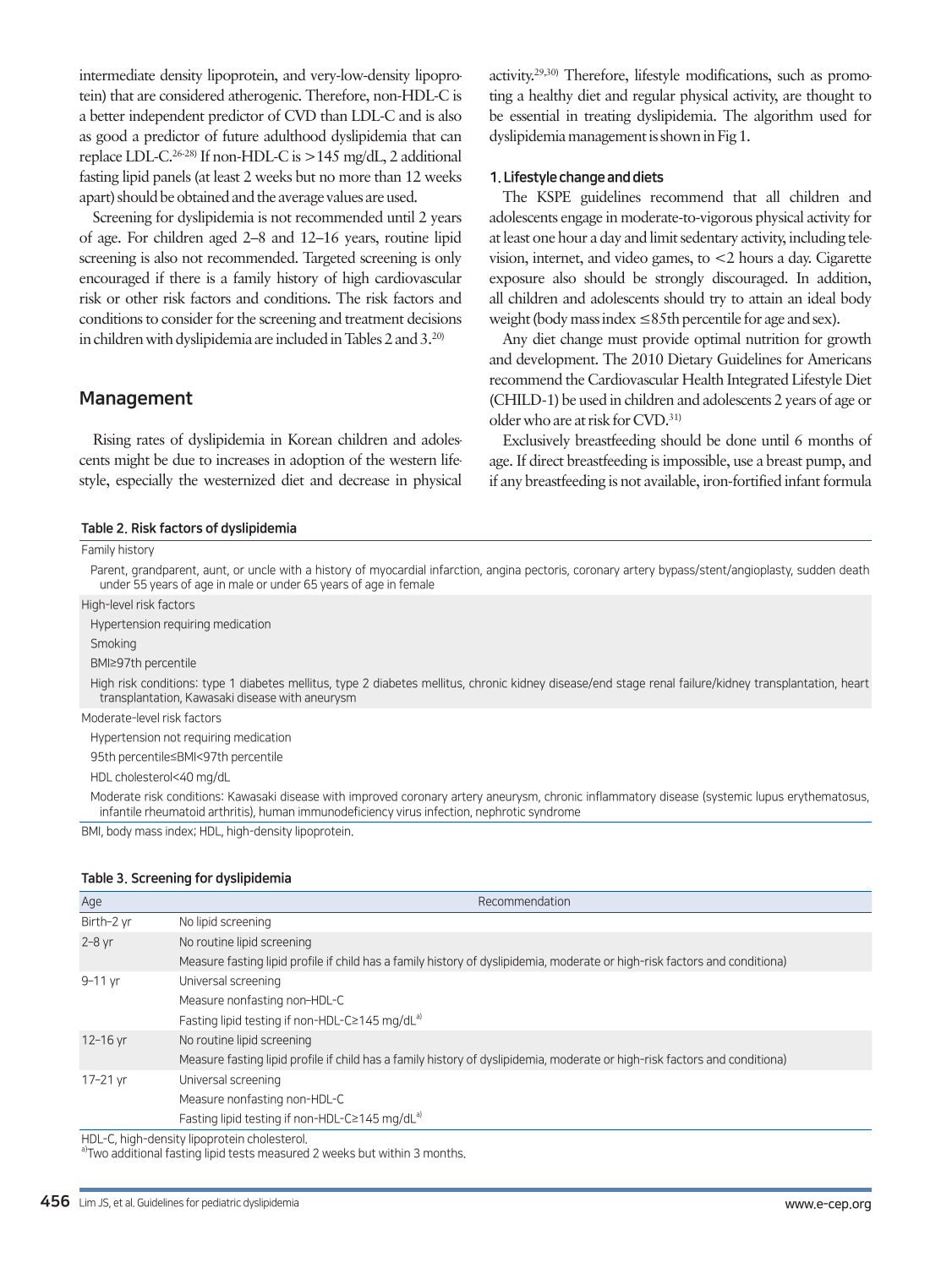

Fig. 1. Algorithm for dyslipidemia treatment. FLP, fasting lipid profile; LDL-C, low-density lipoprotein cholesterol; CHILD 1, Cardiovascular Health Integrated Lifestyle Diet 1; CHILD 2-LDL, Cardiovascular Health Integrated Lifestyle Diet 2; non-HDL-C, non–high-density lipoprotein cholesterol; TG, triglycerides; CVD, cardiovascular disease.

should be fed. Breastfeeding should continue for at least 12 months while gradually adding solids. If breast milk decreases, feed iron-fortified formula until 12months. Infants under 12 months of age should not limit their fat intake without medical indication and limit 100% juice to about 120 mL per day, drink water without any other beverages.

Consult health-care provider about low-fat milk intake after 12 months of age if a family history of obesity, heart disease, or dyslipidemia is present.<sup>20)</sup>

If the fasting lipid profile findings exceed the therapeutic goals after a 3-month trial of the CHILD-1 diet, then the CHILD-2- LDL, or CHILD-2-TG diet should be recommended based on specific abnormal lipid parameters.

The detailed contents of each diet are listed in Table 4. The CHILD-1 urges specific protocols: drink fat-free unflavored milk primarily, limit/avoid sugar-sweetened beverages, encourage water consumption, limited total fat content (25%–30% of the daily kcal/estimated energy requirements [EER] per day for age/ gender), limit saturated fat 8%–10% of the daily kcal/EER, avoid transfat as much as possible, and recommend monounsaturated and polyunsaturated fat up to 20% of the daily kcal/EER, and limit cholesterol intake to  $<300$  mg/day.<sup>20)</sup> In addition, these recommendations advocate the intake of dietary fiber (14 g/1,000 kcal), limiting naturally sweetened juice (no added sugar) to 120 mL/day, limiting sodium intake, and encouraging healthy eating

habits overall. The CHILD-2 is divided into CHILD-2-LDL and CHILD-2-TG guidelines depending on the dyslipidemia target. Above all, it is important to refer these children and adolescents to a registered dietitian for family-based medical nutrition therapy and to decrease their total sugar intake. The CHILD-2 diet recommends the following: avoiding transfats, consuming <200 mg/day of cholesterol, and sustaining total, saturated, and monounsaturated fat at 25%–30%, 7%, and <10% of total calories, respectively. Supportive dietary plans are different between the CHILD-2-LDL and the CHILD-2-TG. The CHILD-2-LDL diet recommends phytosterols up to 2 g per day as substitutes for dietary fats in children with familial hypercholesterolemia who are older than 2 years. Water-soluble fiber, such as psyllium, can be added to a low-fat, low-saturated fatty acid diet (6 g/day for children from 2–12 years and 12 g/day for children >12 years). With the CHILD-2-TG, an increase in fish intake is critical in improving the levels of omega-3 fatty acids. TG levels are very responsive to weight loss, diet composition, and exercise.32)

### 2. Drug therapy

Decisions regarding the need for drug therapy should be based on the average values from at least 2 fasting lipid tests obtained at least 2 weeks but no more than 3 months apart.

Drug therapy is recommended in children  $\geq 10$  years with a poor response to diet and lifestyle therapy for at least 6–12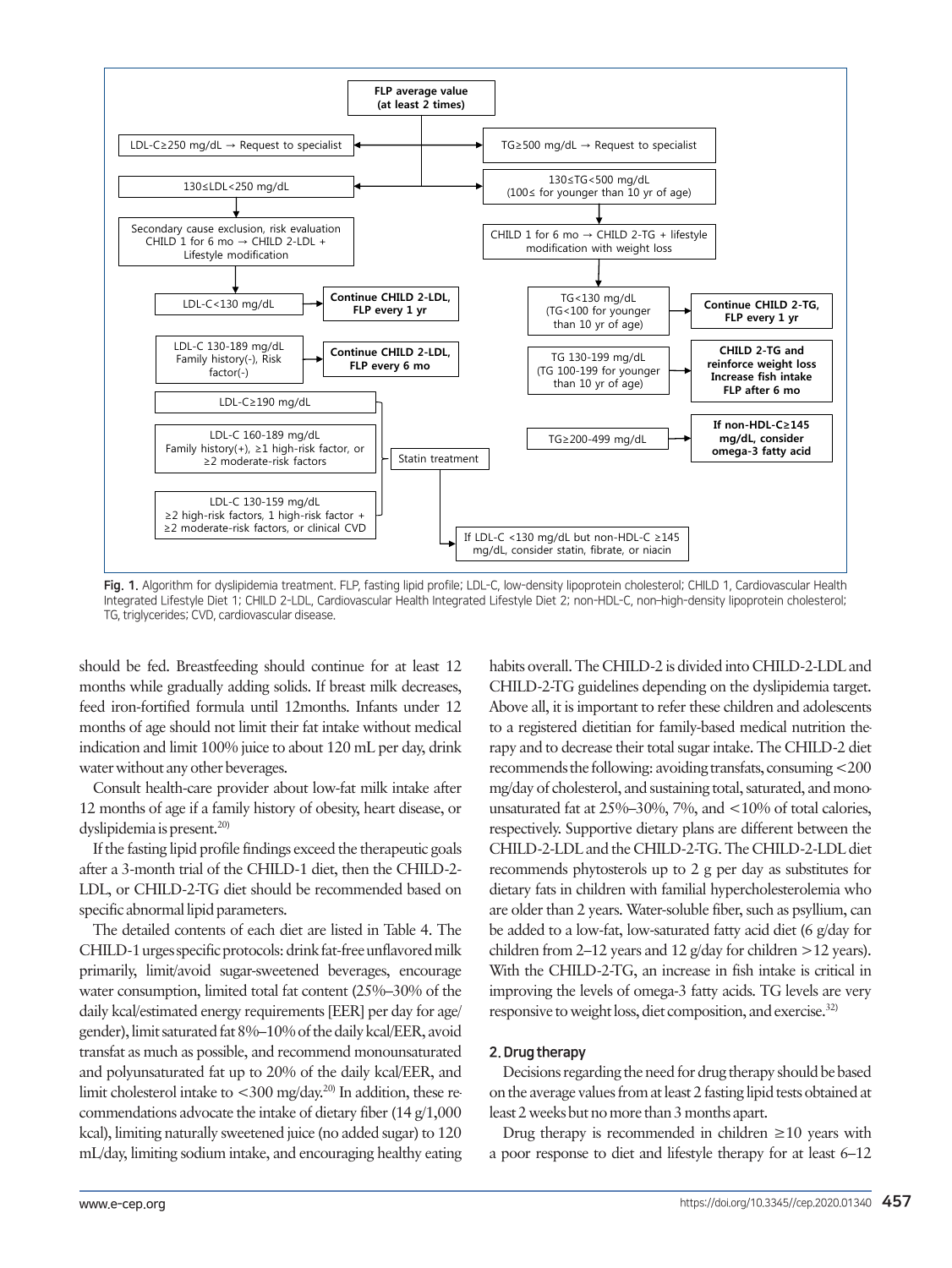| 11-21 yr<br>CHILD 2-LDL (2-21 yr)                                                                                                                                                                                                                                                                                                                                                                                                    |
|--------------------------------------------------------------------------------------------------------------------------------------------------------------------------------------------------------------------------------------------------------------------------------------------------------------------------------------------------------------------------------------------------------------------------------------|
|                                                                                                                                                                                                                                                                                                                                                                                                                                      |
| Consult with a clinical nutritionist for clinical nutrition treatment<br>for family members.                                                                                                                                                                                                                                                                                                                                         |
| Cholesterol is limited to less than 300 mg<br>Keep total fat at 25%-30% of total calor-<br>ies and saturated fatty acid at 8%-10%<br>the<br>∖qn<br>Avoid trans fatty acids as much as possible<br>Keep total fat at 25%-30% of total calories and saturated fatty acid<br>Cholesterol is limited to less than 200 mg per day.<br>Consume monounsaturated fatty acids up to 10% of the total<br>calories.<br>at 7% of total calories. |
| Avoid trans fatty acids as much as possi-                                                                                                                                                                                                                                                                                                                                                                                            |
| pue                                                                                                                                                                                                                                                                                                                                                                                                                                  |
|                                                                                                                                                                                                                                                                                                                                                                                                                                      |
| Encourage dietary fiber intake from food.<br>Recommend consuming fiber-rich natural<br>do not recommend fiber supplements.<br>foods (fruits, vegetables and grains),<br>Limit refined carbohydrate foods (sugar,<br>put                                                                                                                                                                                                              |
| In children with familial hyperchole-<br><b>Jay</b><br>instead of other fats up to 2 g per<br>able sterols or stanols can be taken<br>sterolemia over 2 yr of age, veget-                                                                                                                                                                                                                                                            |
| Water-soluble fiber can be added to<br>up to 12g/day for children aged 12<br>day for children aged 2-12 yr and<br>diets which can be added up to 6 g/<br>yr and older.<br>the low fat, low saturated fatty acid                                                                                                                                                                                                                      |
| Limit sugar sweetened beverages<br>Consume nonsugar, low-fat milk.<br>Consume monounsaturated and poly<br>saturated fatty acids up to 20% of                                                                                                                                                                                                                                                                                         |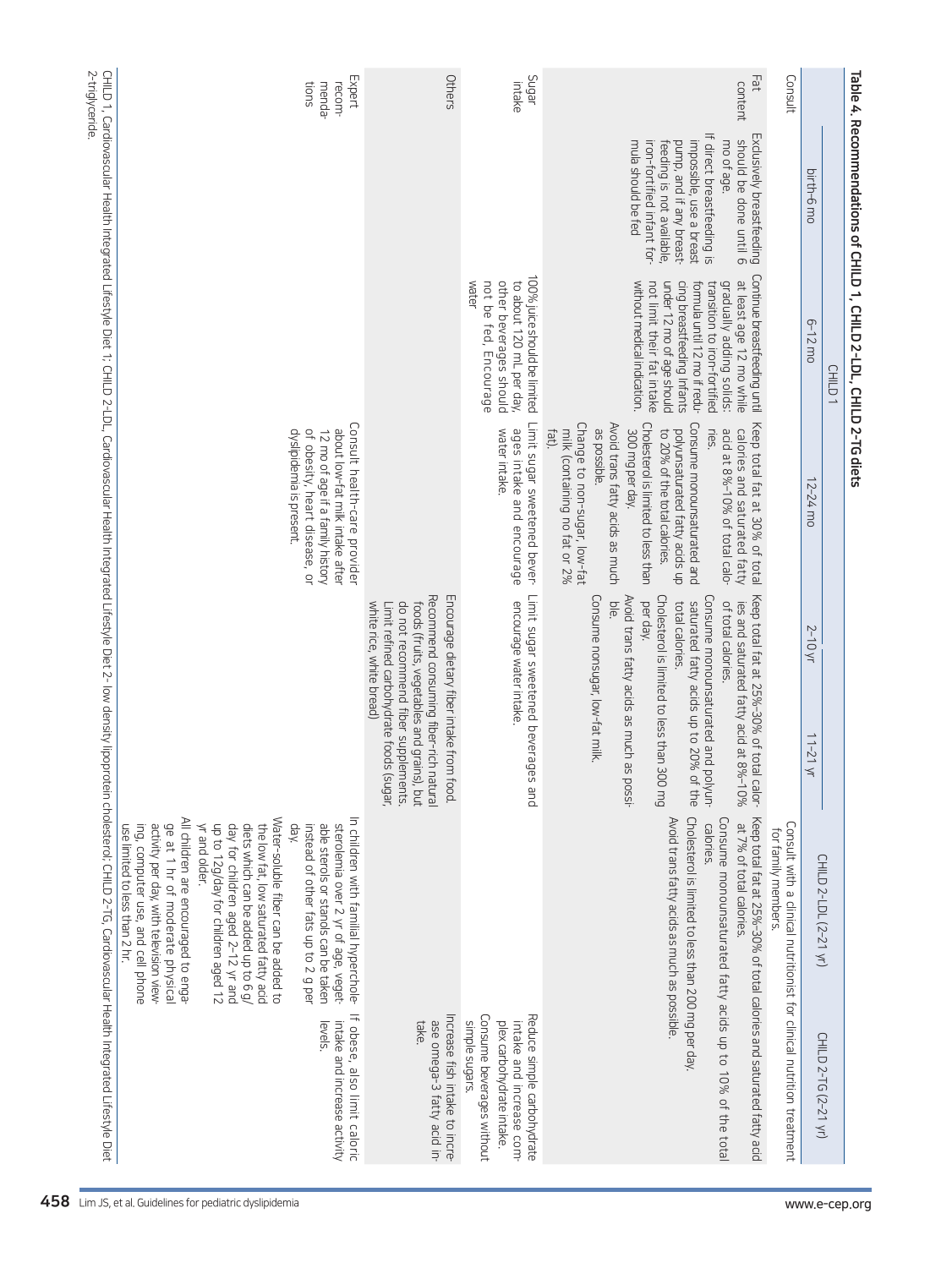months.<sup>20)</sup> The choice of medication depends on the lipid profile, age, sex, family history, and the pediatricians' experience.33) In Korea, at least 0.41% of Korean children and adolescents are candidates for pharmacological treatment.16)

Children with average LDL-C levels  $\geq$ 250 mg/dL or TG $\geq$ 500 mg/dL should be referred directly to a lipid specialist. If the TG concentration is >500 mg/dL, there is a risk of pancreatitis, and specialist consultation is therefore necessary.34)

Statin treatment is generally not started in children under the age of 10, and it is limited to patients homozygous for familial hypercholesterolemia or with LDL-C≥400 mg/dL, primary hypertriglyceridemia≥500 mg/dL, CVD, or cardiac transplantation.

If the LDL-C remains ≥190 mg/dL after a 6-month trial of lifestyle management (CHILD-1 → CHILD-2-LDL) for children aged 10 years and older, statin therapy should be considered.<sup>20,35)</sup> For patients with an LDL-C concentration between 160–189 mg/dL, statin treatment should be considered if there is a positive family history of premature CVD in first-degree relatives, at least one high-level risk factor or risk condition, or at least 2 moderatelevel risk factors or risk conditions. If the LDL-C concentration is between 130–159 after 6 months of lifestyle modification, and if the children have at least 2 high-risk factors or conditions or at least one high-level risk factor and two or more moderate-risk factors or conditions or clinical CVD, statin therapy should be considered.

In children who are at least 10 years of age, the administration of statins, fibrates, or niacin may be considered if the LDL-C has reached its target but the non-HDL-C remains  $\geq$  145 mg/dL.<sup>20,36)</sup>

When TG improves with weight control and lifestyle changes in children with hypertriglyceridemia, medication therapy is unnecessary. As a supportive medical therapy, the use of omega-3 fatty acids is suggested along with lifestyle modification via the CHILD-2-TG, especially in children with hypertriglyceridemia. When the affected child has TG levels from 200–499 mg/dL and a non-HDL-C result  $\geq 145$  mg/dL, omega-3 fatty acid treatment may be considered.36)

 However, safety issues remain unclear due to the limited experience with omega-3 fatty acids in children, which have only been used in a small number of cases.<sup>37)</sup> (Table 5)

Statins and bile acid-binding resins are the two main classes of medications currently used to treat this condition in pediatric patients. Commonly used medications are listed in Table 6. Statins that are approved by the U.S. Food and Drug Administration (FDA) in children older than 10 years include pravastatin, simvastatin, lovastatin, and atorvastatin. Cholesterol-absorption inhibitors, such as niacin and fibrates, are not yet approved by the US FDA.

A statin is recommended as the initial medication of choice for children with elevated LDL-C or non-HDL-C levels. Statins inhibit the rate-limiting enzyme β-hydroxy β-methylglutaryl-CoA reductase and induce endogenous synthesis of cholesterol. Statins are effective at lowering cholesterol levels by 20%–50% below the baseline. They are also known to have minimal side effects and do not affect growth.31,38,39) The treatment regime should begin at the lowest dose given once daily at bedtime. Atorvastatin can be taken either in the morning or evening because of its long half-life. Before beginning statin treatment, baseline measurements of alanine aminotransferase, aspartate aminotransferase, and creatinine kinase should be obtained. Liver function tests, creatinine kinase, and a fasting lipid profile should be repeated at 4 and 8 weeks after the initiation of therapy and then again every 3 to 6 months. If liver enzymes are more than 3 times the upper limit or the creatinine kinase is >10 times the upper limit of the reference range, the statin medication should be stopped.<sup>40,41)</sup>

The target LDL-C value is typically <130 mg/dL, but if the patient is at high risk, such as with familial hypercholesterolemia or diabetes mellitus, the target LDL-C level should be maintained below 100 mg/dL. If target levels are not achieved within three months, the statin dose can be gradually increased to the maximum amount.

Since statins are potentially teratogenic, it is essential for physicians to confirm that adolescent girls are not pregnant before

| Age          | <b>Treatment</b>                                                                                                                                                                                                              |
|--------------|-------------------------------------------------------------------------------------------------------------------------------------------------------------------------------------------------------------------------------|
| Birth-9 vr   | Pharmacological treatment is limited to children with homozygote familial hypercholesterolemia, LDL-C ≥400 mg/dL, primary<br>hypertriglyceridemia (TG $\geq$ 500 mg/dL), cardiovascular disease, and cardiac transplantation. |
| $10 - 21$ yr | Refer to lipid specialist                                                                                                                                                                                                     |
|              | LDL-C $\geq$ 250 mg/dL or TG $\geq$ 500 mg/dL                                                                                                                                                                                 |
|              | Statin treatment                                                                                                                                                                                                              |
|              | 1) LDL-C ≥190 mg/dL                                                                                                                                                                                                           |
|              | 2) LDL-C 160-189 mg/dL, and a positive family history of premature CVD in first-degree relatives or at least one high-level risk factor<br>or risk condition or at least 2 moderate-level risk factors or risk conditions     |
|              | 3) LDL-C ≥130-159 mg/dL, and at least 2 high-level risk factors or conditions or at least 1 high-level risk factor and 2 moderate-level<br>risk factors or conditions                                                         |
|              | Omega-3 fish oil                                                                                                                                                                                                              |
|              | TG ≥200-499 mg/dL, non-HDL-C ≥145 mg/dL                                                                                                                                                                                       |
|              | Statin, fibrates, or niacin may be considered                                                                                                                                                                                 |
|              | If non-HDL-C $\geq$ 145 mg/dL after LDL-C has reached the target level                                                                                                                                                        |
|              | LDL-C, low-density lipoprotein cholesterol; TG, triglyceride; HDL-C, high-density lipoprotein cholesterol.                                                                                                                    |

|  | Table 5. Recommendations for pharmacological treatment of dyslipidemia |  |
|--|------------------------------------------------------------------------|--|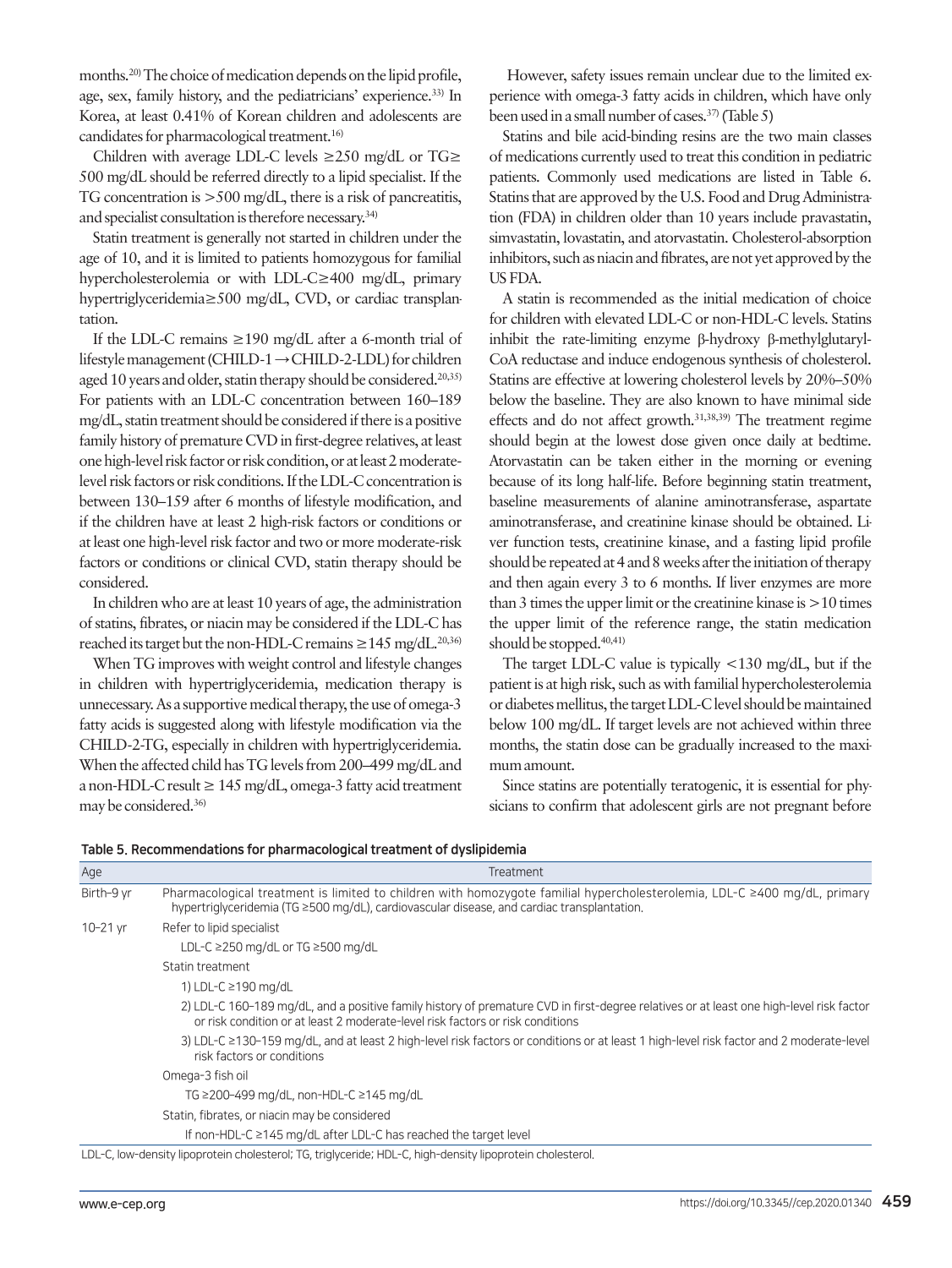Table 6. Major effects and dose of medications for dyslipidemia

| Type of medication                     | Major effects                               | Adverse effects                                                                          | Common names                                                                                     | Daily dose                                       | FDA approval<br>in children                  |
|----------------------------------------|---------------------------------------------|------------------------------------------------------------------------------------------|--------------------------------------------------------------------------------------------------|--------------------------------------------------|----------------------------------------------|
| HMG-CoA reductase<br><i>inhibitors</i> | ↓ LDL cholesterol &TG.<br>↑ HDL cholesterol | ↑ Liver transaminases ↑ Creatine<br>kinase, myopathy, rhabdomyolysis                     | Lovastatin (Mevacor)<br>Simvastatin (Zocor)<br>Pravastatin (Pravachol)<br>Atorvastatin (Lipitor) | 20-80 mg<br>20-80 mg<br>20-80 mg<br>5-80 ma      | Approved<br>Approved<br>Approved<br>Approved |
| Cholesterol absorption<br>inhibitors   | ↓ LDL cholesterol                           | Myopathy, gastrointestinal upset                                                         | Ezetimibe                                                                                        | 10 <sub>ma</sub>                                 | Not approved                                 |
| Fibric acid derivatives                | ↓TG, ↑HDL cholesterol                       | Dyspepsia, constipation, myositis,<br>anemia                                             | Gemfibrozil<br>Fenofibrate<br>Clofibrate                                                         | 1,200 mg<br>48-145 mg<br>$2 q^*$                 | Not approved<br>Not approved<br>Not approved |
| Omega-3-fish oil                       | $\downarrow$ TG                             |                                                                                          | Docosahexaenoic acid (DHA)                                                                       | $2-4$ g (adults)                                 | Not approved                                 |
| Nicotinic acid (extend-<br>ed release) | ↓TG & LDL cholesterol                       | Flushing, hepatic toxicity                                                               |                                                                                                  | 1.000-2.250<br>mq*                               |                                              |
| Bile acid sequestrants                 | ↓ LDL cholesterol. ↑ TG                     | Limited to gastrointestinal tract; Cholestyramine<br>gas, bloating, constipation, cramps | Colestipol<br>Colesevelam                                                                        | $8 - 16$ g #2<br>$2.5 - 20q$<br>$1.25 - 4.375$ a | **<br>**<br>$**$                             |

FDA, Food and Drug Administration; HMG-CoA, 3-hydroxy-3-methylglutaryl coenzyme A; LDL, low-density lipoprotein; TG, triglyceride; HDL, high-density lipoprotein.

\*Lack of evidence-based research on dose in children. \*\*Although used in clinical practice, there is a lack of evidence-based research in children.

#### initiating statin therapy.

Bile acid sequestrants are the first line of therapy for children with dyslipidemia as these compounds are not absorbed systemically.42) They work by preventing cholesterol reuptake in the enterohepatic circulation. However, cholestyramine and colestipol are unpalatable and are associated with gastrointestinal side effects, including bloating, nausea, diarrhea, and constipation. Therefore, compliance with this type of therapy is generally poor.

Ezetimibe (a cholesterol-absorption inhibitor) enters the enterohepatic circulation and reduces bile acid reuptake as well as cholesterol absorption. Ezetimibe is approved in children older than 10 years of age at a dosage of 10 mg/day as an adjuvant to statin therapy. In adults, ezetimibe has been shown to reduce the LDL-C by 20%.43) No studies have investigated the treatment of ezetimibe alone in children, but data regarding children's experience with niacin and fibrates are also limited.

Therefore, niacin, fibrates, and ezetimibe should only be initiated after consulting with a lipid specialist. When these drugs are used in combination in children, they exert an increased combined effect, but the occurrence of side effects is not increased.

# **Conclusions**

Atherosclerosis begins in childhood and can lead to CVD in adulthood. Early detection and proper management of dyslipidemia in children and adolescents are urgently needed to reduce adult CV morbidity. The 2017 Clinical Practice Guidelines for Dyslipidemia of Korean Children and Adolescents are intended to help identify children who are at increased risk of CVD and may benefit from the early screening and intervention of dyslipidemia. These guidelines provide a schematic approach that will help pediatricians make timely decisions regarding the screening and management of Korean children

and adolescents with risks and conditions associated with accelerated atherosclerosis.

#### Conflicts of interest

No potential conflict of interest relevant to this article was reported.

#### Acknowledgments

The authors greatly appreciate the members of Committee on Dyslipidemia of Korean Pediatric and Adolescents and the Korean Society for Pediatric Endocrinology for their support in developing and publishing these guidelines. This guideline is being simultaneously published in *Annals of Pediatric Endocrinology* & *Metabolism* and *Clinical and Experimental Pediatrics*.

# References

- 1. The Global Burden of Disease 2004 Update [Internet]. Geneva (Switzerland): World Health Organization; 2008 [cited 2020 May 3]. Available from: [https://www.who.int/healthinfo/global\\_burden\\_disease/](https://www.who.int/healthinfo/global_burden_disease/GBD_report_2004update_full.pdf) GBD report 2004update full.pdf.
- 2. Korea National Statistical Office. Annual report on the cause of death statistics, 2010 [Internet]. Daejeon (Korea): Statistics Korea; [cited 2020 May 3]. Available from: [http://kostat.go.kr/portal/english/news/1/8/](http://kostat.go.kr/portal/english/news/1/8/index.board?bmode=read&bSeq=&aSeq=250427&pageNo=1&rowNum=10&navCount=10&currPg=&sTarget=title) [index.board?bmode=read&bSeq=&aSeq=250427&pageNo=1&ro](http://kostat.go.kr/portal/english/news/1/8/index.board?bmode=read&bSeq=&aSeq=250427&pageNo=1&rowNum=10&navCount=10&currPg=&sTarget=title) [wNum=10&navCount=10&currPg=&sTarget=title.](http://kostat.go.kr/portal/english/news/1/8/index.board?bmode=read&bSeq=&aSeq=250427&pageNo=1&rowNum=10&navCount=10&currPg=&sTarget=title)
- 3. Berenson GS, Srinivasan SR, Bao W, Newman WP 3rd, Tracy RE, Wattigney WA. Association between multiple cardiovascular risk factors and atherosclerosis in children and young adults. The Bogalusa Heart Study. N Engl J Med 1998;338:1650-6.
- 4. Stamler J, Daviglus ML, Garside DB, Dyer AR, Greenland P, Neaton JD. Relationship of baseline serum cholesterol levels in 3 large cohorts of younger men to long-term coronary, cardiovascular, and all-cause mortality and to longevity. JAMA 2000;284:311-8.
- 5. Sone H, Tanaka S, Tanaka S, Iimuro S, Oida K, Yamasaki Y, et al. Serum level of triglycerides is a potent risk factor comparable to LDL cholesterol for coronary heart disease in Japanese patients with type 2 diabetes: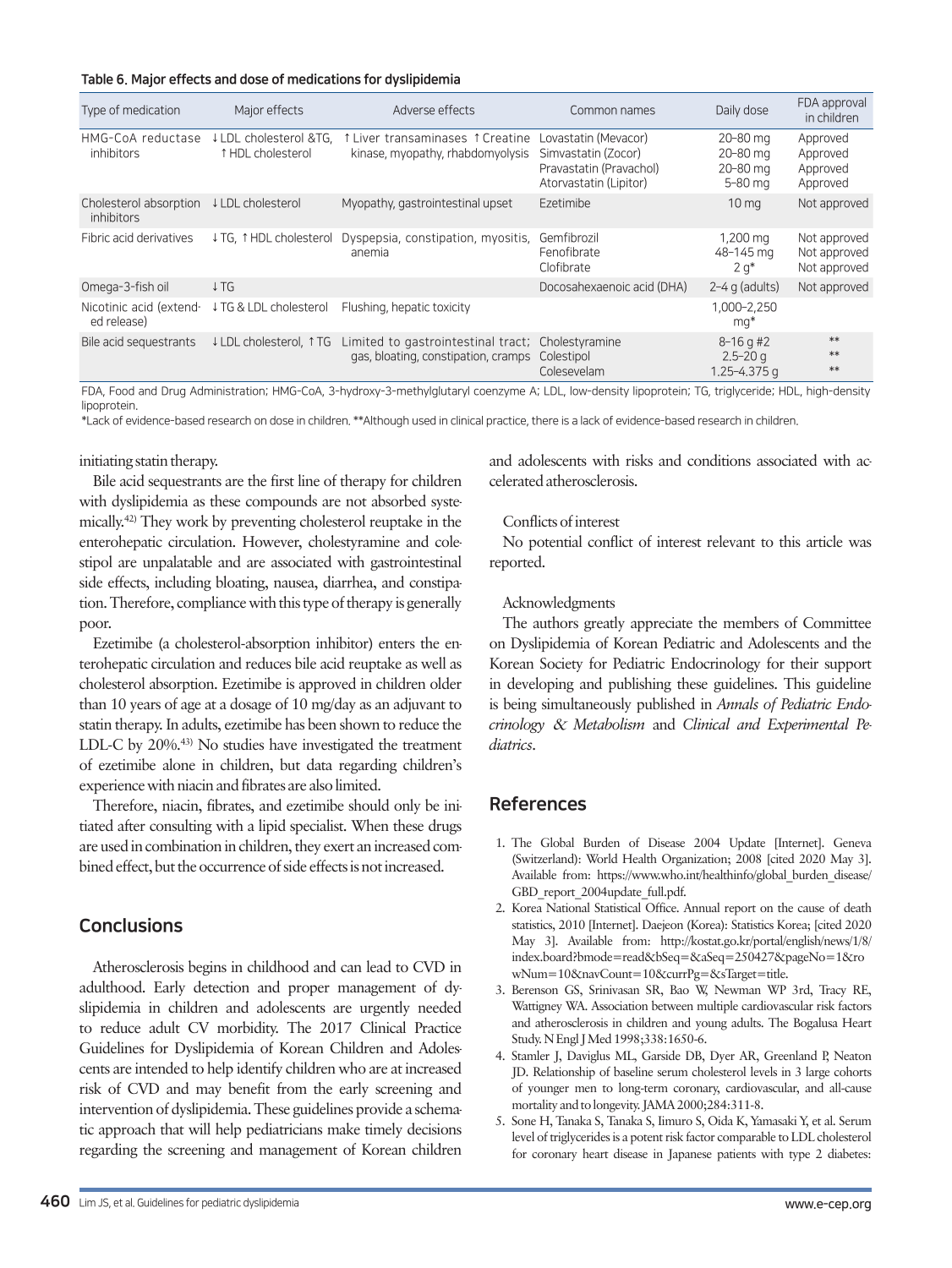subanalysis of the Japan Diabetes Complications Study (JDCS). J Clin Endocrinol Metab 2011;96:3448-56.

- 6. Goldbourt U, Yaari S, Medalie JH. Isolated low HDL cholesterol as a risk factor for coronary heart disease mortality. A 21-year follow-up of 8000 men. Arterioscler Thromb Vasc Biol 1997;17:107-13.
- 7. Jee SH, Jang Y, Oh DJ, Oh BH, Lee SH, Park SW, et al. A coronary heart disease prediction model: the Korean Heart Study. BMJ Open 2014;4:e005025.
- 8. McGill HC Jr, McMahan CA, Zieske AW, Tracy RE, Malcom GT, Strong JP. Effects of nonlipid risk factors on atherosclerosis in youth with a favorable lipoprotein profile. Circulation 2001;103:1546-50.
- 9. Ko M, Kim MT, Nam JJ. Assessing risk factors of coronary heart disease and its risk prediction among Korean adults: the 2001 Korea National Health and Nutrition Examination Survey. Int J Cardiol 2006;110:184-  $9<sub>0</sub>$
- 10. Kim S, Moon S, Popkin BM. The nutrition transition in South Korea. Am J Clin Nutr 2000;71:44-53.
- 11. Lauer RM, Lee J, Clarke WR. Factors affecting the relationship between childhood and adult cholesterol levels: the Muscatine Study. Pediatrics 1988;82:309-18.
- 12. Kavey RE, Daniels SR, Lauer RM, Atkins DL, Hayman LL, Taubert K, et al. American Heart Association guidelines for primary prevention of atherosclerotic cardiovascular disease beginning in childhood. Circulation 2003;107:1562-6.
- 13. Raitakari OT, Juonala M, Kahonen M, Taittonen L, Laitinen T, Maki-Torkko N, et al. Cardiovascular risk factors in childhood and carotid artery intima-media thickness in adulthood: the Cardiovascular Risk in Young Finns Study. JAMA 2003;290: 2277-83
- 14. McGill HC Jr, McMahan CA, Malcom GT, Oalmann MC, Strong JP. Effects of serum lipoproteins and smoking on atherosclerosis in young men and women. The PDAY Research Group. Pathobiological Determinants of Atherosclerosis in Youth. Atheroscler Thromb Vasc Biol 1997; 17:95-106.
- 15. Kim SH, Ahn BC, Joung H, Park MJ. Lipid profiles and prevalence of dyslipidemia in Korean adolescents. Endocrinol Metab 2012;27:208-16.
- 16. Yang S, Hwang JS, Park HK, Lee HS, Kim HS, Kim EY, et al. Serum lipid concentrations, prevalence of dyslipidemia, and percentage eligible for pharmacological treatment of Korean children and adolescents; data from the Korea National Health and Nutrition Examination Survey IV (2007-2009). PLoS One 2012;7:e49253.
- 17. Hickman TB, Briefel RR, Carroll MD, Rifkind BM, Cleeman JI, Maurer KR, et al. Distributions and trends of serum lipid levels among United States children and adolescents ages 4–19 years: data from the Third National Health and Nutrition Examination Survey. Prev Med 1998;27:879-90.
- 18. Ford ES, Li C, Zhao G, Mokdad AH. Concentrations of low-density lipoprotein cholesterol and total cholesterol among children and adolescents in the United States. Circulation 2009;119:1108-15.
- 19. Shim YS, Baek JW, Kang MJ, Oh YJ, Yang S, Hwang IT. Reference values for the triglyceride to high-density lipoprotein cholesterol ratio and nonhigh-density lipoprotein cholesterol in Korean Children and Adolescents: the Korean National Health and Nutrition Examination Surveys 2007- 2013. J Atheroscler Thromb 2016;23:1334-44.
- 20. Expert Panel on Integrated Guidelines for Cardiovascular Health and Risk Reduction in Children and Adolescents; National Heart, Lung, and Blood Institute. Expert panel on integrated guidelines for cardiovascular health and risk reduction in children and adolescents: summary report. Pediatrics 2011;128(Suppl 5):S213-56.
- 21. Havel PJ. Dietary fructose: implications for dysregulation of energy homeostasis and lipid/carbohydrate metabolism. Nutr Rev 2005;63:133- 57
- 22. Lichtenstein AH, Appel LJ, Brands M, Carnethon M, Daniels S, Franch HA, et al. Summary of American Heart Association Diet and Lifestyle Recommendation revision 2006. Arterioscler Thromb Vasc Biol 2006; 26:2186-91
- 23. US Preventive Services Task Force. Screening for lipid disorders in children: US Preventive Services Task Force recommendation statement.

Pediatrics 2007;120:e215-9.

- 24. Haney EM, Huffman LH, Bougatsos C, Freeman M, Fu R, Steiner RD, et al. Screening for lipid disorders in children and adolescents [Internet]. Rockville: Agency for Healthcare Research and Quality; 2007 [cited 2020 May 3]. Available from: [http://www.ncbi.nlm.nih.gov/books/](http://www.ncbi.nlm.nih.gov/books/NBK33480/) [NBK33480/.](http://www.ncbi.nlm.nih.gov/books/NBK33480/)
- 25. Slack J. Risks of ischaemic heart-disease in familial hyperlipoproteinaemic states. Lancet 1969;2:1380-2.
- 26. Srinivasan SR, Frontini MG, Xu J, Berenson GS. Utility of childhood non-high-density lipoprotein cholesterol levels in predicting adult dyslipidemia and other cardiovascular risks: the Bogalusa Heart Study. Pediatrics 2006;118:201-6.
- 27. Cui Y, Blumenthal RS, Flaws JA, Whiteman MK, Langenberg P, Bachorik PS, Bush TL. Non-high-density lipoprotein cholesterol level as a predictor of cardiovascular disease mortality. Arch Intern Med 2001;161:1413-9.
- 28. Frontini MG, Srinivasan SR, Xu JH, Tang R, Bond MG, Berenson G. Utility of non-high-density lipoprotein cholesterol versus other lipoprotein measures in detecting subclinical atherosclerosis in young adults (The Bogalusa Heart Study). Am J Cardiol 2007;100:64-8.
- 29. Hong HR, Kim SU, Kang HS. Physical activity and metabolic syndrome in Korean children. Int J Sports Med 2009;30:677-83.
- 30. Shin KO, Oh SY, Park HS. Empirically derived major dietary patterns and their associations with overweight in Korean preschool children. Br J Nutr 2007;98:416-21.
- 31. US department of agriculture; US Department of Health and Human Services. Dietary Guidelines for Americans, 2010. 7th ed. Washington, DC: US Government Printing Office, 2011.
- 32. Becque MD, Katch VL, Rocchini AP, Marks CR, Moorehead C. Coronary risk incidence of obese adolescents: reduction by exercise plus diet intervention. Pediatrics 1988;81:605-12.
- 33. McCrindle BW; American Heart Association Writing Group, Urbina EM, Dennison BA, Jacobson MS, Steinberger J, et al. Summary of the American Heart Association's scientific statement on drug therapy of high-risk lipid abnormalities in children and adolescents. Arterioscler Thromb Vasc Biol 2007;27:982-5.
- 34. McCrindle BW, Urbina EM, Dennison BA, Jacobson MS, Steinberger J, Rocchini AP, et al. Drug therapy of high-risk lipid abnormalities in children and adolescents: a scientific statement from the American Heart Association Atherosclerosis, Hypertension, and Obesity in Youth Committee, Council of Cardiovascular Disease in the Young, with the Council on Cardiovascular Nursing. Circulation 2007;115:1948-67.
- 35. Daniels SR. Pediatric guidelines for dyslipidemia. J Clin Lipidol 2015;9(5 Suppl):S5-10.
- 36. Manlhiot C, Larsson P, Gurofsky RC, Smith RW, Fillingham C, Clarizia NA, et al. Spectrum and management of hypertriglyceridemia among children in clinical practice. Pediatrics 2009;123:458-65.
- 37. Berglund L, Brunzell JD, Goldberg AC, Goldberg IJ, Sacks F, Murad MH, et al. Evaluation and treatment of hypertriglyceridemia: an Endocrine Society clinical practice guideline. J Clin Endocrinol Metab 2012; 97:2969-89.
- 38. Wiegman A, Hutten BA, de Groot E, Rodenburg J, Bakker HD, Buller HR, et al. Efficacy and safety of statin therapy in children with familial hypercholesterolemia: a randomized controlled trial. JAMA 2004;292: 331-7.
- 39. McCrindle BW, Ose L, Marais AD. Efficacy and safety of atorvastatin in children and adolescents with familial hypercholesterolemia or severe hyperlipidemia: a multicenter, randomized, placebo-controlled trial. J Pediatr 2003;143:74-80.
- 40. de Jongh S, Ose L, Szamosi T, Gagne C, Lambert M, Scott R, et al. Efficacy and safety of statin therapy in children with familial hypercholesterolemia: a randomized, double-blind, placebo-controlled trial with simvastatin. Circulation 2002;106:2231-7.
- 41. Avis HJ, Vissers MN, Stein EA, Wijburg FA, Trip MD, Kastelein JJ, et al. A systematic review and meta-analysis of statin therapy in children with familial hypercholesterolemia. Arterioscler Thromb Vasc Biol 2007;27: 1803-10.
- 42. Tonstad S, Knudtzon J, Sivertsen M, Refsum H, Ose L. Efficacy and safety